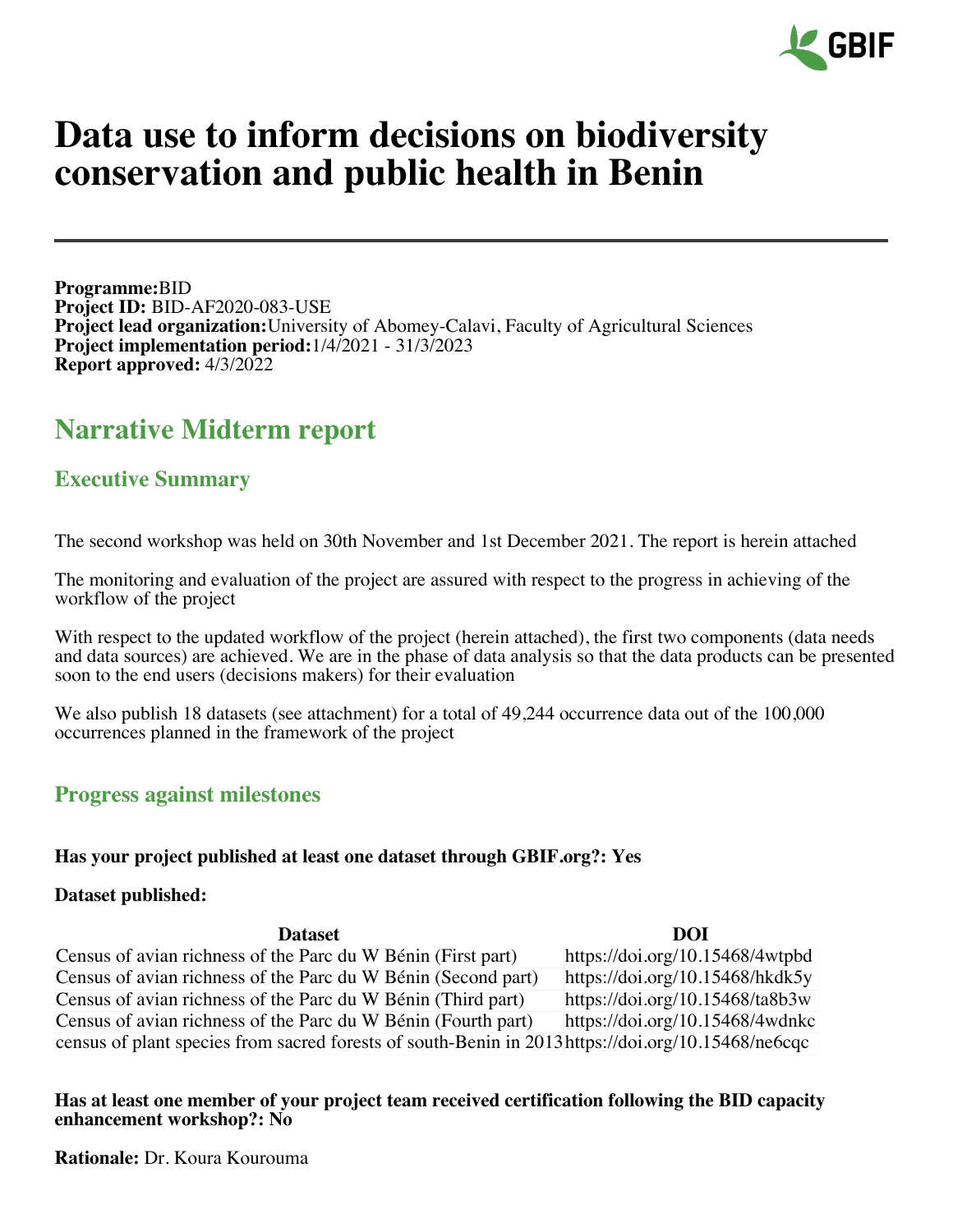## **Report on Activities**

#### Activity progress summary

According to the initial planning presented in the project document and the updated workflow, we are regularly progressing towards the achievement of the activities of the project

#### Completed activities

#### **Activity: Activity 1.4: Assess available data and potential biodiversity data holdings**

**Description:** After the meetings we held to identify research products needs to support decisions and, related data needs, students received their research topics. Under the instructions of their respective supervisors, they downloaded data on GBIF portal and complemented them with additional data from data holdings. Yet, they are treating and analyzing their data so as to provide data products to inform decisions. This will be achieved through their theses defenses and presentations of the research results to end users for their appreciation and evaluation

**Start Date - End Date:** 1/7/2021 - 31/3/2023

**Verification Sources:** Activity still in progress, at completion, reports on the research results obtained

## **Activity: Activity 2.1: Digitize and publish cleaned up data from data holdings and other sources**

**Description:** With respect to the plan of the project, we published 18 datasets of a total of 49,244 occurrence data. We are still in progress **Start Date - End Date:** 1/9/2021 - 31/3/2023 **Verification Sources:** The dois of the datasets published are presented above

## **Activity: Activity 2.3: Organize 3 workshops to train stakeholders in data mobilization and data management**

**Description:** On 30 November and 1st December 2021, we held a workshop to train stakeholders in data mobilization and data cleaning. The report is herein attached **Start Date - End Date:** 1/6/2021 - 31/10/2022 **Verification Sources:** Report of the workshop

## **Report on Deliverables**

#### Deliverables progress summary

Eighteen occurrence datasets have been published of GBIF site for a total of 49,244 occurrences data

On 30th November and 1st December 2021, we held a workshop to train national partners in data mobilization, data cleaning, data publishing, and data use. Please, see the report herein attached

Progress towards deliverables

## **Deliverables - Project planning phase**

#### **Available data and potential biodiversity data holdings are clearly identified and reported**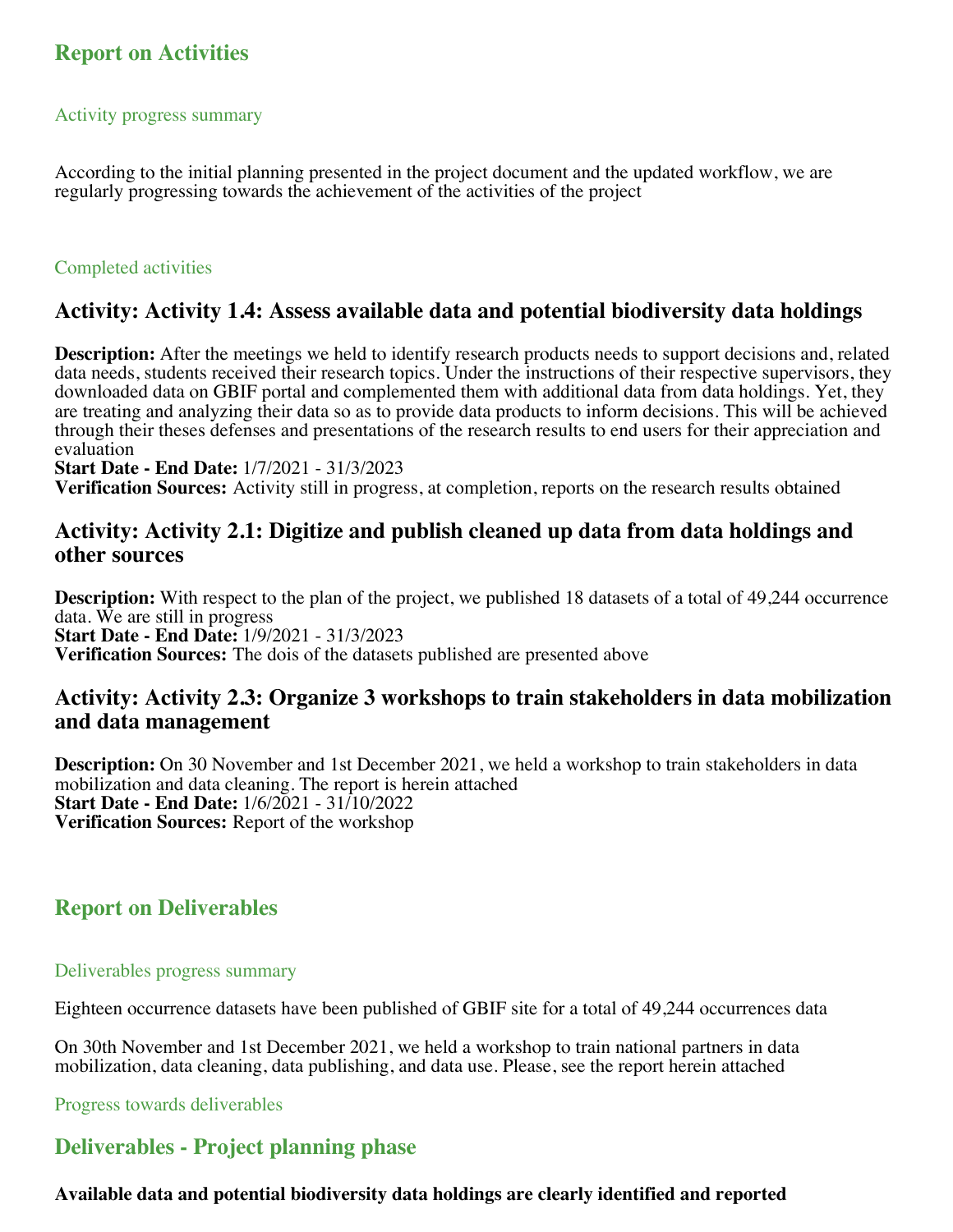**Description:** From the research topics designed to provide research products to inform decisions, GBIF data were downloaded, the gap of data was identified, and the data holdings where to collect data to fill the gaps were identified. Data collections are achieved for the first cohort of research works. **% complete:** 70%

**Status update:** The research products will be presented to end-users when the students and their supervisors achieve data treatments and analysis. The products will be evaluated for their fitness for use by end-users. From their feedback, the second cohort of students will be attributed research topics to fill possible research products gaps

**Sources of verification:** Report herein attached

## **Deliverables - Project data mobilization phase**

#### **Reforestation forest plant species of Benin**

**Dataset type:** Occurrences **Dataset scope:** Various forest and agroforest species of Benin **Number of records:** 24,062 **Data holder:** Direction Générale, des Eaux, Forêts et Chasse, Laboratory of Forest Sciences, Laboratory of Applied Ecology, **Data host institution:** GBIF **% complete:** 80% **Status update:** It remains about 6,000 data to be published **DOI:** https://doi.org/10.15468/bra4ur; https://doi.org/10.15468/cxxgt3; https://doi.org/10.15468/cncdns; https://doi.org/10.15468/khhx6g; https://doi.org/10.15468/qdkw92; https://doi.org/10.15468/erbswh; https://doi.org/10.15468/ne6cqc; https://doi.org/10.15468 **Expected date of publication:**

#### **Occurrence data of vectors of neglected vector-borne tropical diseases**

**Dataset type:** Occurrences **Dataset scope:** Occurrences of neglected tropical disease vectors identified during medical consultations at Mènontin Hospital **Number of records:** 6,488 **Data holder:** Hôpital Menontin **Data host institution:** GBIF **% complete:** 13% **Status update:** Need of more effort to publish about 37,000 occurrence records **DOI:** https://doi.org/10.15468/7kymun; https://doi.org/10.15468/d2q8f6; https://doi.org/10.15468/npau6r **Expected date of publication:**

#### **Checklist of animal species from the fauna reserves of Benin**

**Dataset type:** Occurrences **Dataset scope:** Census of avian richness of the W Parc of Benin **Number of records:** 18,694 **Data holder:** Centre National de Gestion des Réserves de Faune (CENAGREF) **Data host institution:** GBIF **% complete:** 93% **Status update:** On the deliverables of the animal occurrence data, we still have about 2000 occurrence records to be published **DOI:** https://doi.org/10.15468/4wtpbd; https://doi.org/10.15468/hkdk5y; https://doi.org/10.15468/ta8b3w; https://doi.org/10.15468/4wdnkc **Expected date of publication:**

## **Deliverables - Project evaluation phase**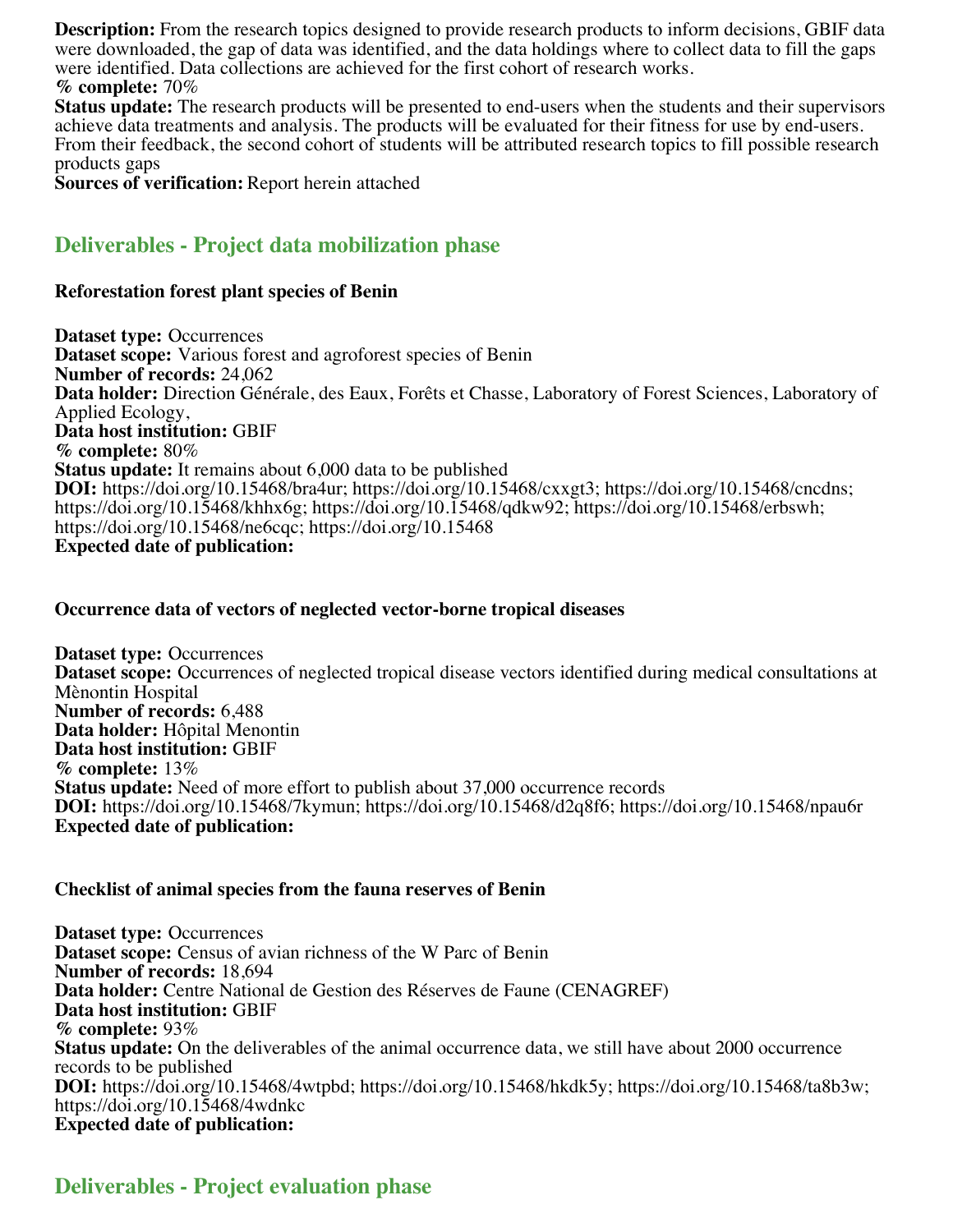#### **Project partners are capacitated in data digitization, data formatting, data cleaning, and data publishing**

**Description:** A workshop was organized on 30th November and 1st December 2021 to train national partners on data mobilization, data cleaning, data publishing, and data use to inform decision on biodiversity conservation

**% complete:** 60%

**Status update:** Other workshops will take place on capacity building, research products presentation to endusers, and their evaluation for possible refinement **Sources of verification:** Report in attachement

## **Communications and visibility**

The 18 datasets are published on GBIF site and their links are provided above in adequate sections. The details on datasets are provided in the attachment

The report of the workshop is herein attached

As soon as data products are available, we will organize a workshop to present the research products to endusers

## **Monitoring and evaluation**

#### Monitoring and evaluation findings

This project is progressing with satisfaction, indeed:

1) The decisions, the end-users were willing to support are already identified;

2) The data needs are defined;

3) data are being mobilized up to already about 50% of the amount planned to be mobilized and published on GBIF site;

4) Research topics with respect to information needs to support decisions are defined;

5) Students contributed to data mobilization and are actually in the phase of data treatment and analysis to provide research products to support decisions;

6) Once the students are ready in the coming three months, a workshop will be organized to present their results to end-users who will evaluate their fitness for use;

7) From the feedback of end-users, the second cohort of students will receive their topics to fill the eventual gaps identified by end-users.

8) We receive adequate follow up from GBIF secretariat and the project contractor

9) We already received the first two installments of the funds allocated to the project for a total of 31,611.60 €

## **Impact of COVID-19 pandemic on project implementation**

COVID-19 has up to now, no impact on the implementation of the project